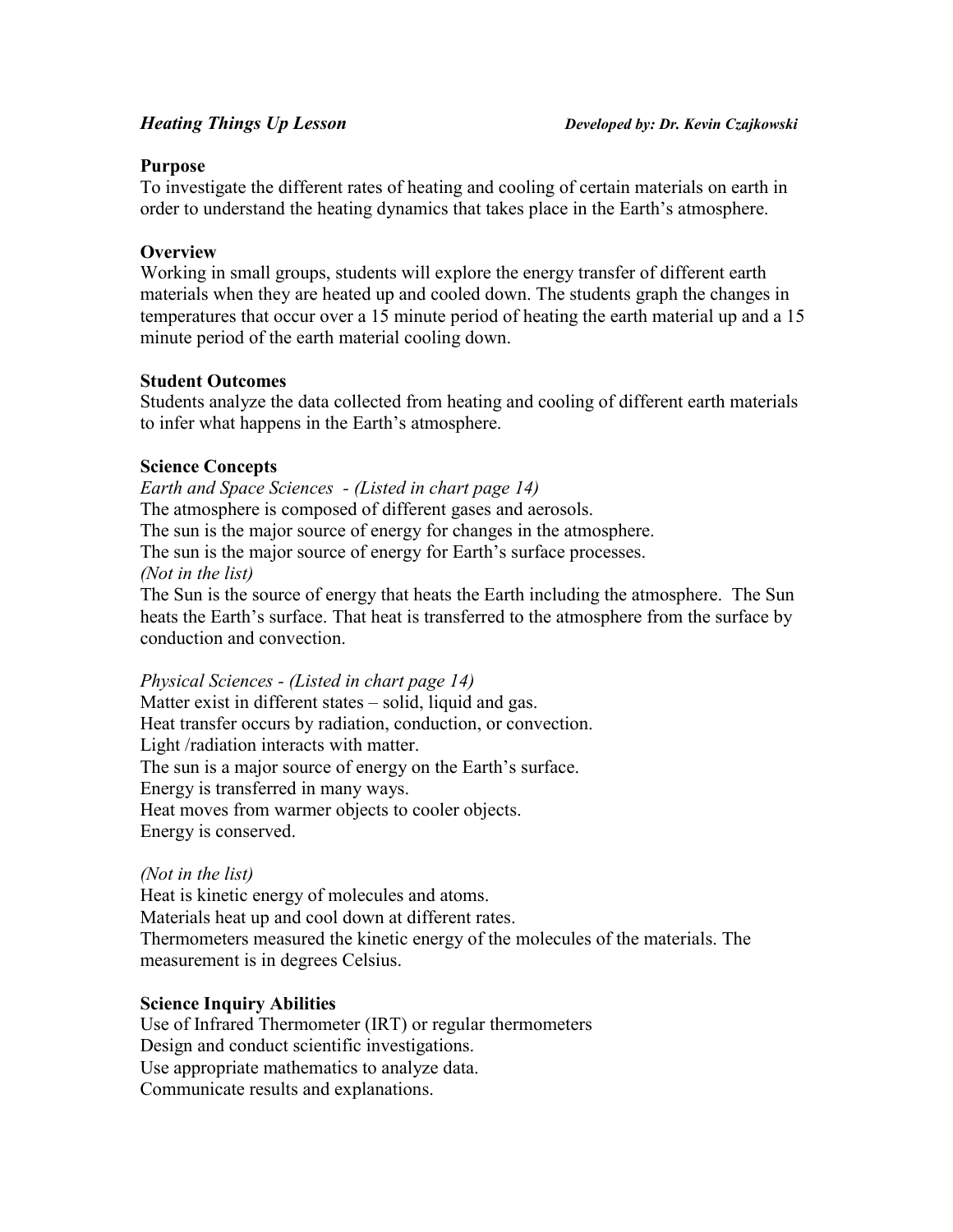**Time** 2 class periods

**Level** Middle and Secondary

# **Materials and Tools**

5 plastic containers of the same size Hand-Held Infrared Thermometer (IRT) or 5 thermometers Sand Soil **Grass Water** Gravel or Rocks A sunny day or 5 desk lamps or clip on shop lights with 100-watt light bulbs Stopwatch or timer

# **Preparation**

Put equal amounts of each earth material in separate containers. **Prerequisites** none

### **Background**

### *What is heat?*

Heat is energy; in fact, it is kinetic energy. Energy, in general, can be classified as potential or kinetic. Potential energy is stored energy that an object possesses due to its position. Kinetic energy is energy of motion.

The kinetic energy of heat is associated with the molecules (atoms) that make up matter. The more kinetic energy the molecules in matter possess, the faster the molecules vibrate, and the hotter the matter will be. So when you think of heat, think of movement of molecules (atoms).

#### *What happens to this energy in materials?*

States of matter are solids, liquids and gases. In a solid material, the molecules are set in place but can rotate and vibrate. The temperature of the solid indicates this rotational and vibrational energy. An example you can tell students is to stay seated in their seats and they cannot move their seats from their spot. Now the students can move their bodies while they are seated (vibrational) and they can turn their seats around (rotational) if it had wheels underneath it. As this solid absorbs energy, the molecules can gain enough energy to move from their places and can slide pass each other. The solid now changes to a liquid. In our classroom analogy, students possess enough energy to form lines to move, but they need to stay within the walls of the classroom. The substance absorbs more and more energy. It possesses so much energy that molecules move in all directions, vibrate faster, and rotate faster. Now relating this back to students, the students are on the playground or gym. They can run in any direction, spin around, and wave their arms and hands. If the student happens to bump into another student or wall, the student just bounces off and changes direction.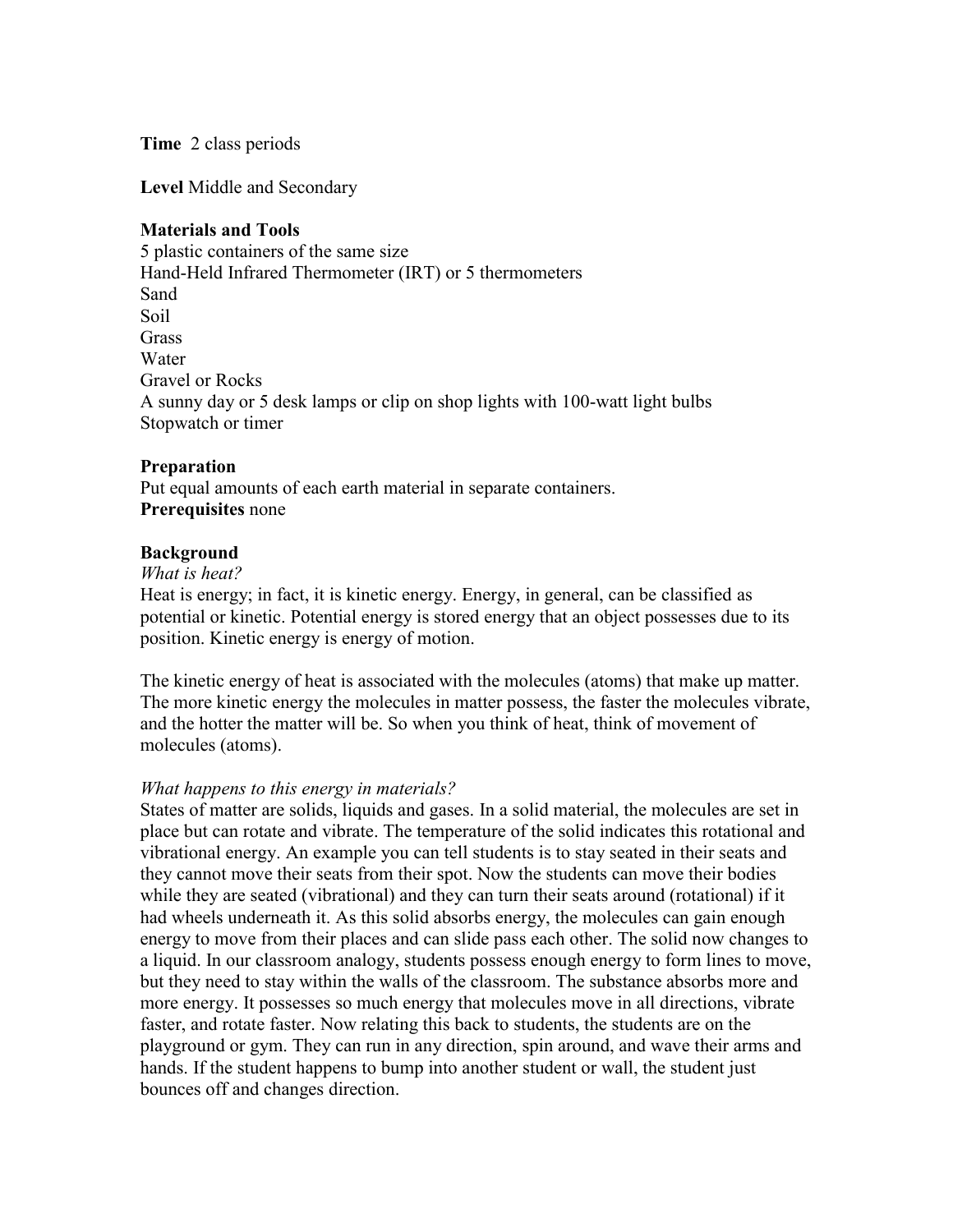#### *In what ways does energy move?*

Energy can move from one place to another by radiation, conduction, or convection. *Radiation*

The Sun is our source of radiant energy. Inside the Sun, thermonuclear reactions are taking place. The result of these reactions is tons of energy! This energy travels through space in all directions in the form of electromagnetic radiation. The electromagnetic radiation constitutes the electromagnetic spectrum. This electromagnetic spectrum is comprised of waves of different wavelengths and energy levels. The visible spectrum of light is just one narrow band in this. The electromagnetic spectrum spans from radio waves having the longest wavelength and the least amount of energy to gamma rays having the shortest wavelength and the most amount of energy.

Radiant energy travels through space. When it reaches a molecule, the energy can do one of two things: a) the energy can be reflected in a different direction or b) the energy can be absorbed by a molecule. If the atom absorbed the energy, this increases the kinetic energy of the atom that, in turn, increases the heat of the matter.

As stated earlier, the Sun sends out all types of waves, but the most important ones are the visible light and infrared radiation. Most of the incoming radiation reaches the surface. Air in the Earth's atmosphere is 98% composed of nitrogen (78%) and oxygen (20%) molecules. These molecules do not absorb the radiation. There are parts of the atmosphere such as the ozone layer in which the atmosphere is directly heated by the Sun. This will not be covered by this lesson. The lower part of the atmosphere (Troposphere) is also heated through conduction and convection of energy from the Earth's surface.

All matter radiates energy. Visible light is absorbed by the Earth's surface. When the land and water on Earth absorb this energy, the Earth's surface warms. The Earth's surface radiates energy towards the atmosphere in a form of infrared waves. Some of this energy is radiated to space. This energy coming from the warm surfaces is how the Earth keeps from warming up too much. Molecules in the air (water vapor and carbon dioxide) absorb the infrared radiation; this increases their kinetic energy. This means that the lower part of the atmosphere is heated more from below than from above (radiation from Sun). The primary source of energy that sustains life and drives the weather on Earth is radiant energy from the Sun. If the Earth's radiant energy is in balance, the amount of radiant energy that reaches the Earth's surface is equal to the amount of energy radiated back to space; therefore, the net kinetic energy (temperature) of Earth's surface and atmosphere stays almost constant.

# *Conduction*

Conduction is energy transfer by contact. When one molecule collides with another molecule, energy is transferred from the more energized molecule to the less energized molecule. As this continues to happen, the kinetic energy of the substance is increased, it gets hotter. The opposite also happens; a molecule can lose energy.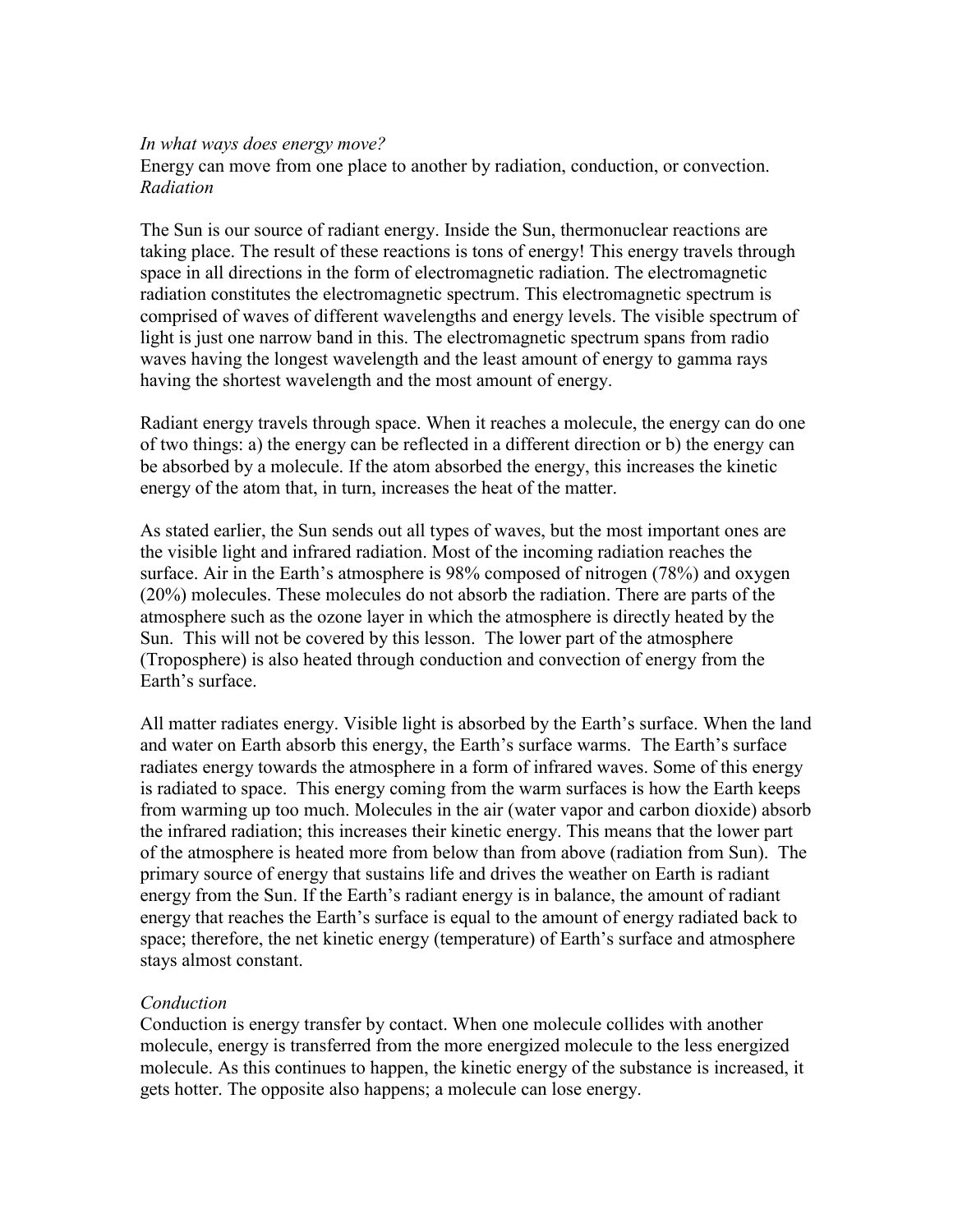A small portion of the heating of Earth's atmosphere occurs as a result of energy transferred to air molecules that have made contact with heated surfaces such as land and water. There is a small portion due to transfer of heat from organisms. Also, the Earth's atmosphere can cool as a result of energy transferred by contact between air molecules and cold surfaces.

#### *Convection*

Let's continue to look at the heated air in the Earth's atmosphere. When air comes in contact with the heated surface of the Earth, energy is transferred to the air as conduction as mentioned previously. The kinetic energy of the land is transferred to the air molecules; the air molecules have more kinetic energy and move farther apart (gas expands). The increase in volume without an increase in the number of molecules makes air less dense. The lighter air (less dense) begins to rise. As it rises, it travels to higher levels in the atmosphere where the temperature is cooler. The molecules cool and lose their kinetic energy; the gas becomes more dense and sinks down to the Earth's surface. When the cool air comes in contact with the Earth's surface, it heats up and the process starts again. This cycle of rising and falling of the air is convection.

Convection can only happen in fluids, meaning liquids and gases. The molecules need to be able to move which cannot happen in a solid. Convection is usually thought of the third way that energy is transferred in the atmosphere. A simple description is energy transportation. The processes by which energy transfers from one molecule to another are radiation and conduction. Convection is analogous to an elevator that carries heated (high energy) molecules up and cooled (lower energy) molecules down.

#### *What is temperature?*

Heat is an abstract idea that is sometimes hard to comprehend. Scientists needed a way to observe it, quantify it, and put it in concrete terms. The invention of the thermometer helped scientists to do this. Temperature is the measure of the average level of kinetic energy in a material. When you use a thermometer, the energy of the matter you are using is transferred by conduction to the liquid that is in the thermometer. The liquid in the thermometer expands or contracts and you read a number on the glass tubing. This number is called the temperature.

# **Teacher Preparation**

Heat is a hard concept for students to understand. It is not a substance, but a form of energy. So what does the temperature tell us about the amount of heat in the substance? Nothing! The thermometer does not measure the amount of heat; it measures the level of kinetic energy. This distinction is hard for students and even adults to understand. The big idea of this activity is that heat is energy; energy has many forms; energy can move from one place to another by radiation, conduction, or convection. One form of energy is the motion of molecules (atoms)—kinetic energy. Thermometers are used to detect this heat-transfer phenomena; temperature is used to compare the kinetic energy of different substances as heat moves.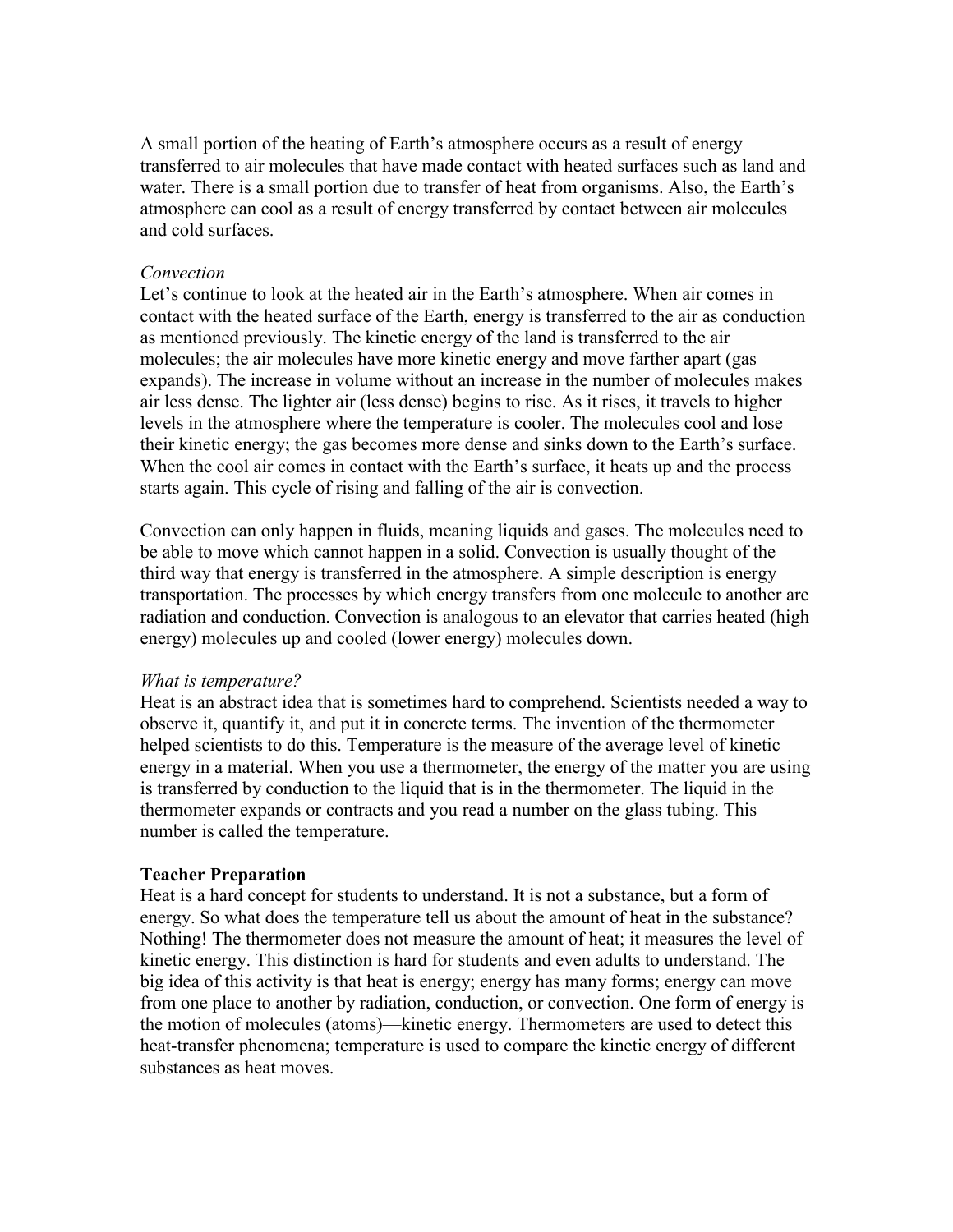# **What To Do and How To Do It**

- 1. Teacher tells the students to think about a hot sunny day at the beach. You are barefooted. What surfaces would you walk on and why? Why are some surfaces cool to your touch? Why are some hot to your touch? From where did the hot surfaces get their energy? [Sun]
- 2. Tell the students that today they are going to investigate what happens to air and different earth materials when they are exposed to the Sun. Mention some of the materials the students may have told you earlier such as sand, grass, rocks, etc. Try to get the students to mention water, bare soil, and air.
- 3. Each group will record the temperature change of each earth material. Each container should have about the same amount of material. If it is a sunny day, this activity can be done outside. If not, desk lamps or shop lights can be used to simulate the sun's energy.
- 4. If you are using thermometers, place them in the earth material.
- 5. For each earth material, designate a recorder that will record the temperatures and person that will measure the temperature in degrees Celsius.
- 6. Record the beginning temperature of each material. Start the timer and the timekeeper needs to tell the students when they should measure the temperature with the IRT or read the thermometers. If you are using one IRT, try to have the students take the measurements as close together in time as possible.
- 7. Students will record the temperature of the earth material in the sun or under the light every 3 minutes for a total of 15 minutes. After 15 minutes, the earth materials are shaded or the lights turned off. Measure the temperature every 3 minutes for the next 15 minutes. The total elapsed time is 30 minutes with 11 temperature measurements.
- 8. See the example of a data table that students can fill in or have the students create the data table in their science notebooks.
- 9. Each group shares their data either by writing the numbers on a large chart or on an overhead transparency. Each student records the data on Data Table Sheet or in one's notebook.
- 10. Now look at the data. Does each material in the container start at the same temperature? [No] How can we compare them to see which one had the most change in temperature? [Subtract the current temperature from the initial temperature and you will calculate the change in the temperature.] Using this data, you can see the change in the material over time. Emphasize: subtract the temperature from the beginning temperature. This means the first row in Data Table Sheet 2 will be all zeroes. Students fill in Data Table Sheet 2. This can be assigned for homework.
- 11. The next day the teacher reviews what was done yesterday and brings out the data table sheet 2. As a class, fill in the changes in temperature.
- 12. One way scientists analyze their data is by graphing the data. In order to look at what is happening with each material, you will graph the data of all materials on one graph. Each material data will be graphed in a different color. Use colored pencils to identify the different materials. The teacher may want to assign the colors, such as blue will represent the water, green the grass, and so on.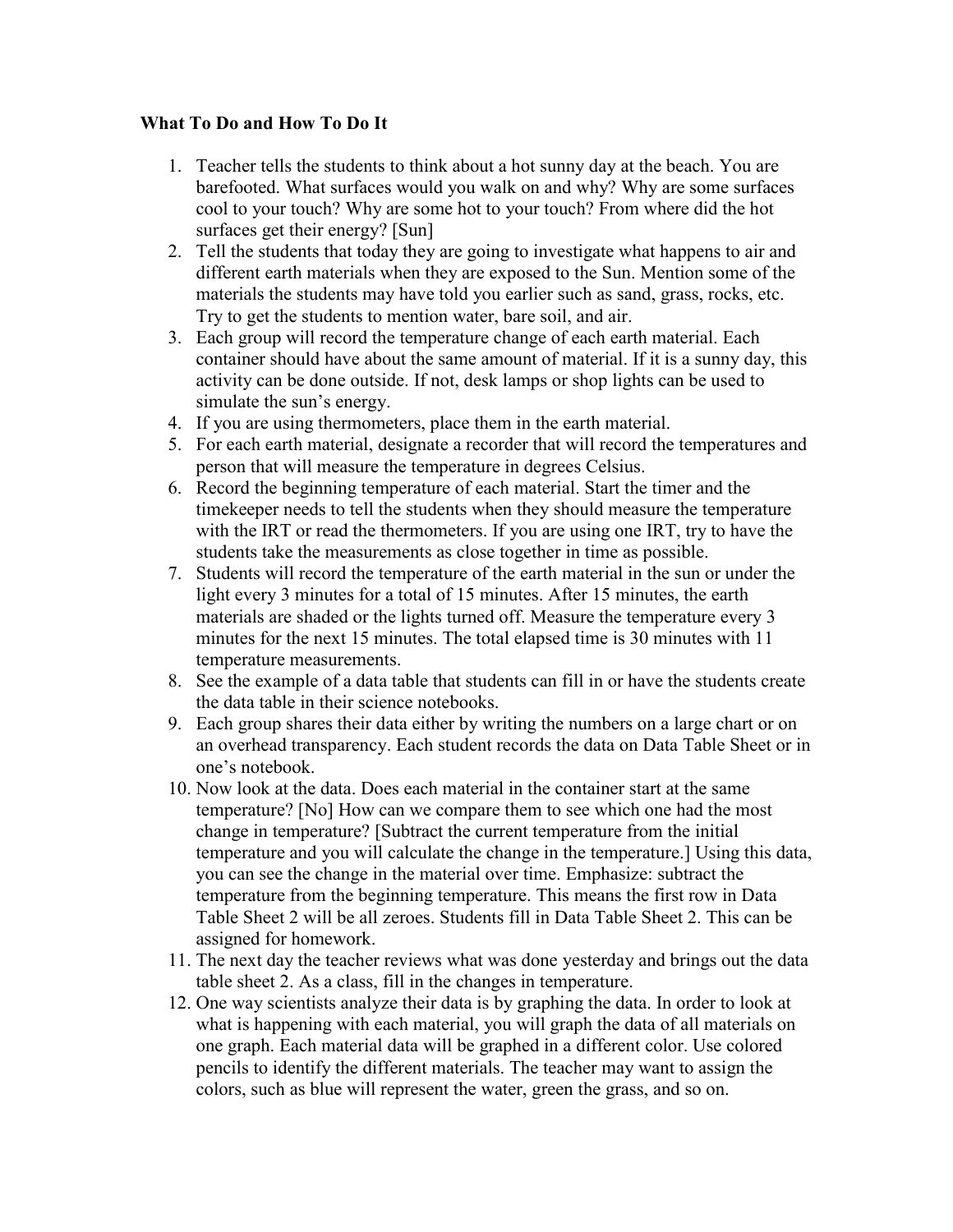- 13. If needed, review how to do a graph. The x-axis displays the independent variable which is time; the y-axis displays the dependent variable – change in temperature. The students select appropriate and uniform intervals and write them on the graph paper.
- 14. As students work on graphing the data, the teacher looks over the groups to make sure students are graphing correctly. If the teacher chooses this graphing exercise as an assessment, a rubric is provided at the end of this activity.
- 15. The following questions can be used for class discussion or as an individual assignment. Questions for discussion:
	- Did all the earth materials heat up at the same rate? Explain the evidence for your answer.
	- Did all the earth materials cool down at the same rate? Explain the evidence for your answer.
	- Which earth material heated up the fastest? How do you know this? Explain why this may have happened.
	- Which earth material cooled down the fastest? How do you know this? Explain why this may have happened.
	- Did each earth material receive the same amount of energy? How do you know?
- 16. What you should find from this investigation is that water is the slowest to heat up and cool down. All the materials received the same amount of energy. So why do you think that the water increased so little? For water, it takes five times more heat energy to raise the temperature of an equal amount of dry soil or sand one degree. When the same amount of energy is absorbed equally by all of the earth materials, the temperature of the solid earth materials will increase faster and greater than water. In addition, water is a liquid that mixes. The energy for water is mixed throughout its volume while only the very surface of solids is heated.
- 17. Introduce the concept of radiation in the Earth's atmosphere. The teacher may ask, "The Sun heated up each earth material in the containers. How does this happen? How does the energy from the Sun get from the Sun to the sand? Water? Grass? Soil? Rocks?" The teacher needs to draw out the students' understanding of this first, then provide an explanation that will clear up misconceptions. This information is in the section "Background." The following is a short synopsis.

The energy that comes from the Sun is radiant energy that travels in waves through space. This energy makes up the electromagnetic spectrum. Some waves that you may be familiar with are visible light (which we can see), radio waves (listening to radio station in your car), and microwaves (like your microwave oven that can heat up things). When the energy hits a molecule or atom such as molecules of sand or water, the molecule gains energy. This gain in energy makes the molecule vibrate or move faster. We say the molecule absorbed the energy. This molecular movement is what we call heat. The more the molecules move, the more heat is produced.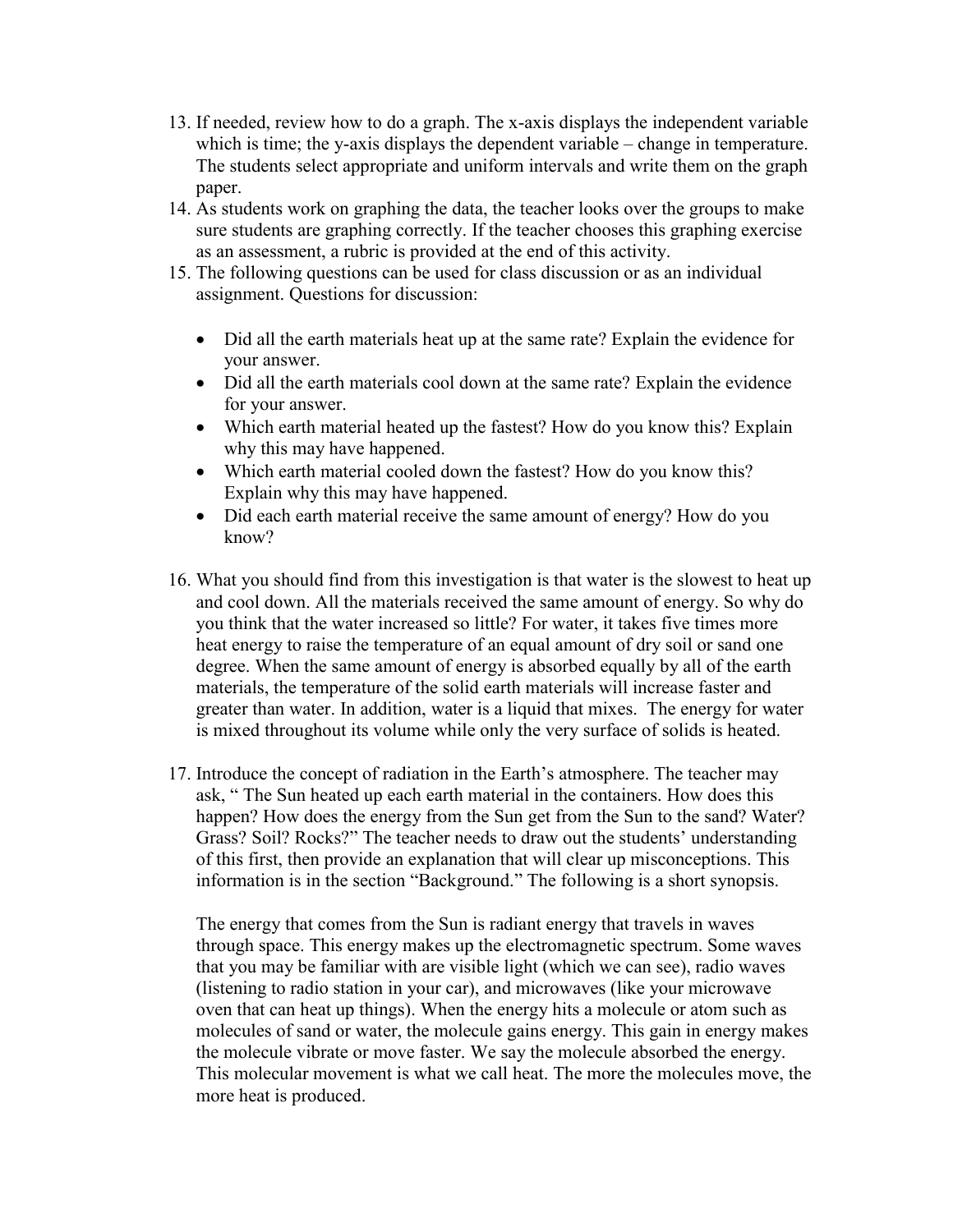# **Data Table Sheet 1:**

|                            | Temperatures <sup>o</sup> C |              |                           |             |       |
|----------------------------|-----------------------------|--------------|---------------------------|-------------|-------|
| <b>Time</b>                | <b>Bare</b><br><b>Soil</b>  | <b>Grass</b> | <b>Gravel</b><br>or Rocks | <b>Sand</b> | Water |
| Beginning                  |                             |              |                           |             |       |
| 3 minutes                  |                             |              |                           |             |       |
| 6 minutes                  |                             |              |                           |             |       |
| 9 minutes                  |                             |              |                           |             |       |
| 12 minutes                 |                             |              |                           |             |       |
| 15 minutes                 |                             |              |                           |             |       |
| Shaded or turn off lights. |                             |              |                           |             |       |
| 18 minutes                 |                             |              |                           |             |       |
| 21 minutes                 |                             |              |                           |             |       |
| 24 minutes                 |                             |              |                           |             |       |
| 27 minutes                 |                             |              |                           |             |       |
| 30 minutes                 |                             |              |                           |             |       |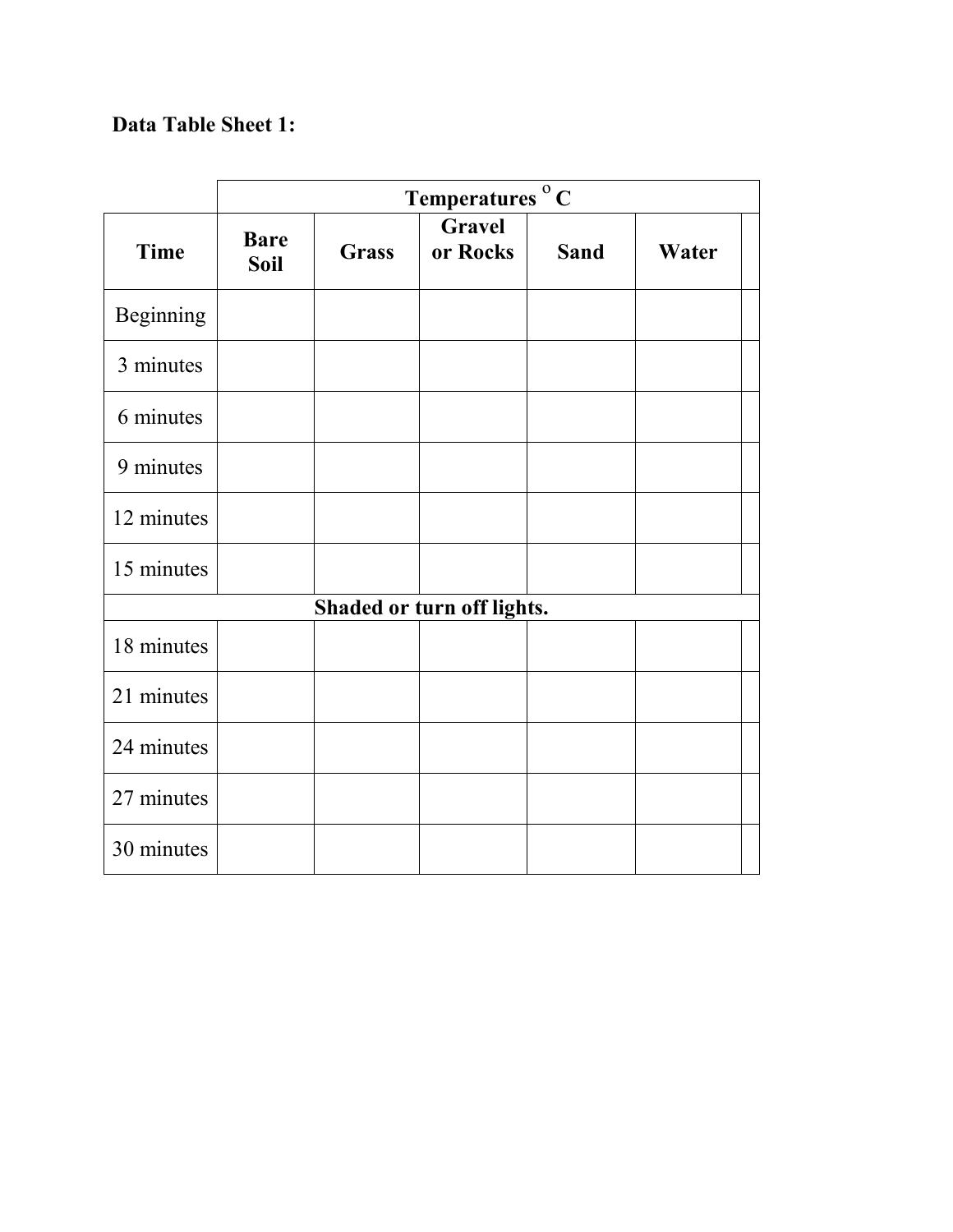# **Data Table Sheet 2:**

|                            | Change in Temperatures <sup>o</sup> C |              |                           |             |       |
|----------------------------|---------------------------------------|--------------|---------------------------|-------------|-------|
| <b>Time</b>                | <b>Bare</b><br><b>Soil</b>            | <b>Grass</b> | <b>Gravel</b><br>or Rocks | <b>Sand</b> | Water |
| Beginning                  |                                       |              |                           |             |       |
| 3 minutes                  |                                       |              |                           |             |       |
| 6 minutes                  |                                       |              |                           |             |       |
| 9minutes                   |                                       |              |                           |             |       |
| 12 minutes                 |                                       |              |                           |             |       |
| 15 minutes                 |                                       |              |                           |             |       |
| Shaded or turn off lights. |                                       |              |                           |             |       |
| 18 minutes                 |                                       |              |                           |             |       |
| 21 minutes                 |                                       |              |                           |             |       |
| 24 minutes                 |                                       |              |                           |             |       |
| 27 minutes                 |                                       |              |                           |             |       |
| 30 minutes                 |                                       |              |                           |             |       |